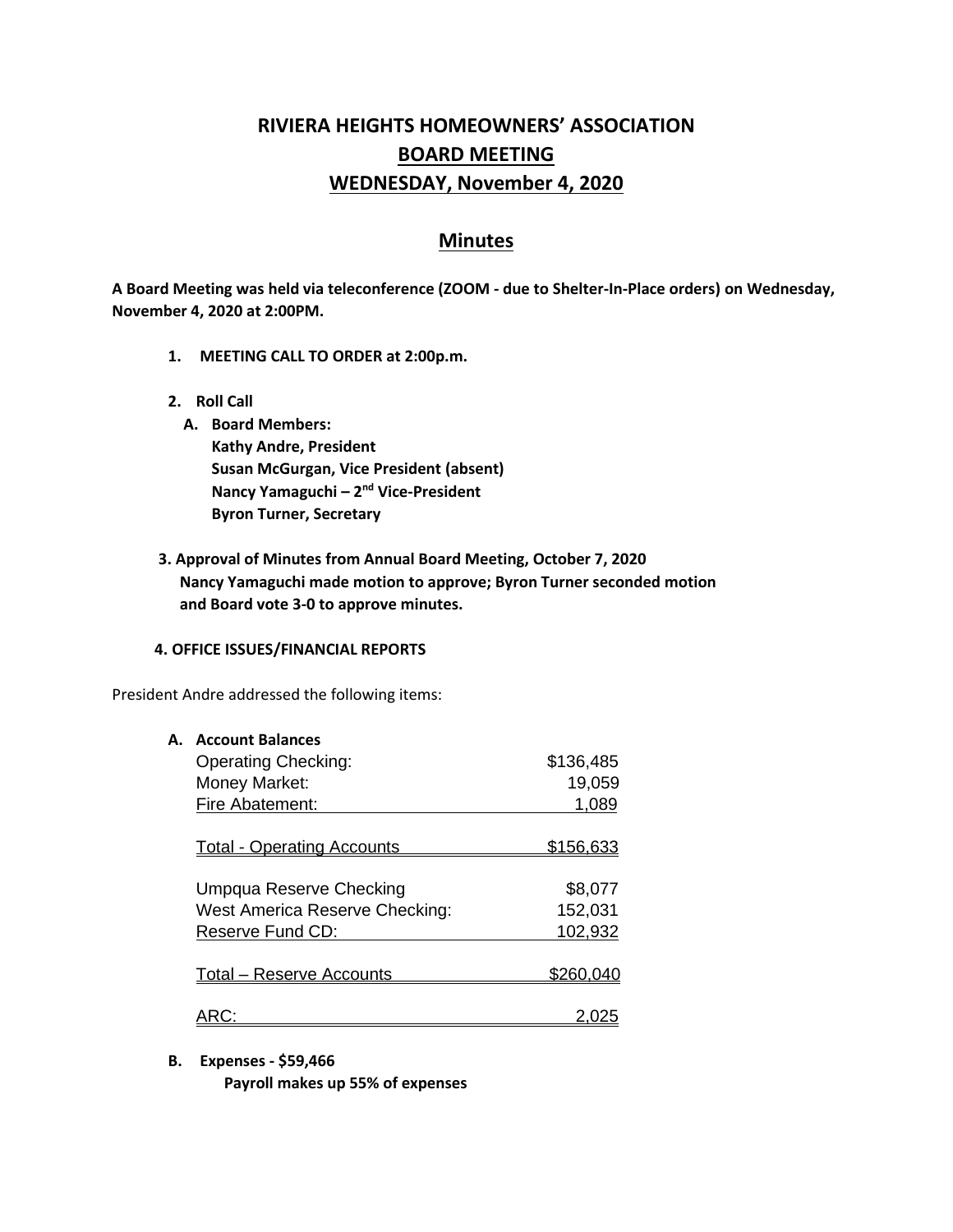## **C. There were 5 property transfers in September**

## **D. Code Enforcement – fines were assessed against 6 properties.**

E. Plumbers have been called out to identify water leaks at the Club House in the sprinkler system. Repair bids are being obtained.

#### **Other Items**

**A. Fire Station Update – Update was given on steps being taken by the North Konocti Task Force to address the need for a new fire station in the Riviera Heights, Buckingham area. Lisa Campbell volunteered for the Fire Station Task Force.**

**Kathy Andre and Phil Hartley (Riviera West) met with representatives of Clear Lake Environmental Resource Center (CLERC) – Discussed the ability and availability of monies to be used for fire abatement and future/long-term relationship with CLERC.**

**Nancy Yamaguchi reported on the California Insurance Commissioner's teleconferenced seminar in which she, John Nowell and Kathy Andre participated in. California Homeowners' fire insurance cost is still increasing. Participants stated consideration should be made via insurance rate reductions if home is within a Firewise Community or if owner has done work around their property to make their home more fire safe, i.e., defensible space, etc. Go to CA Insurance Commissioner's web-site for more seminar information.** 

**Andre stated RHHA Board continues to work with property owners to obtain fire abatement compliance. This is a year-round program.**

**Updates on the benefit zone program was provided by Andre.**

## **B. Marina Update**

## **Permit process for marina pier construction -status report**

President gave update on CEQA process and building permits. The CEQA exemption was approved. Lakebed Management has approved the project. The building permit needed stamped plans. Details of the platform and dimensions were discussed, as well as adding cameras to the site, along with the clubhouse.

#### **C.ARC and Code Enforcement update**

There has been an uptick in code enforcement violations within the community that the committee is working on to resolve. Often the problems are tenant driven, and therefore absentee owners are needed for their assistance.

## **D. WATER – UPDATE**